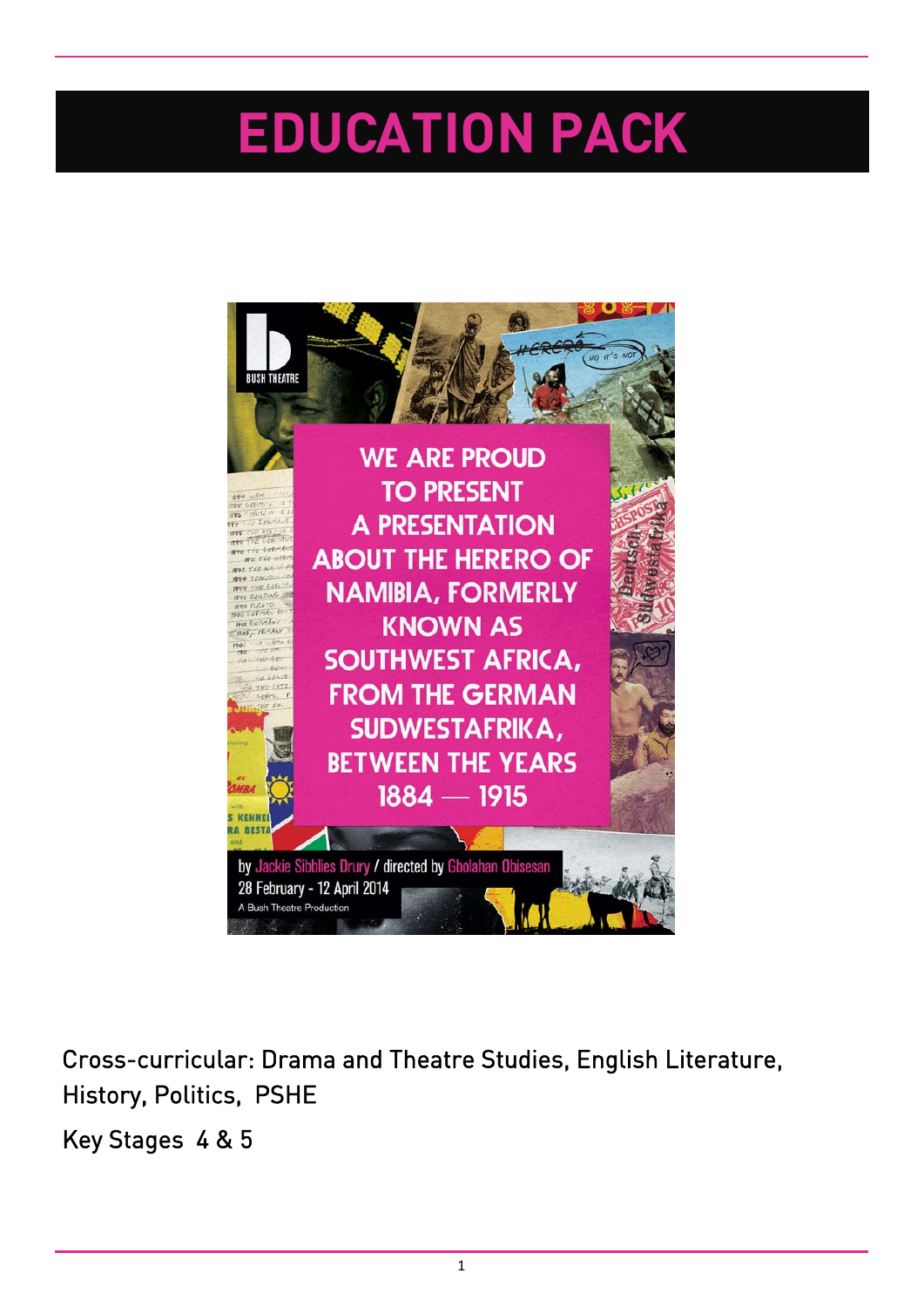# **contents**

| Introduction                                     | 3         |
|--------------------------------------------------|-----------|
| Synopsis of the production                       | 4         |
| Classroom Exercise: Reflecting on the production | 5         |
| Historical context of the Herero Genocide        | $6 - 7$   |
| Classroom Exercise: Performing History           | 8         |
| Apologising for past atrocities                  | 9         |
| Classroom Exercise: Discussion & Debate          | 10        |
| Interview with the Playwright                    | $11 - 12$ |
| Classroom Exercise: Text & Character             | 13        |
| Interview with the Director                      | $14 - 15$ |
| Classroom Exercise: Ensemble Work                | 16        |
| <b>Essay Questions</b>                           | $17 - 18$ |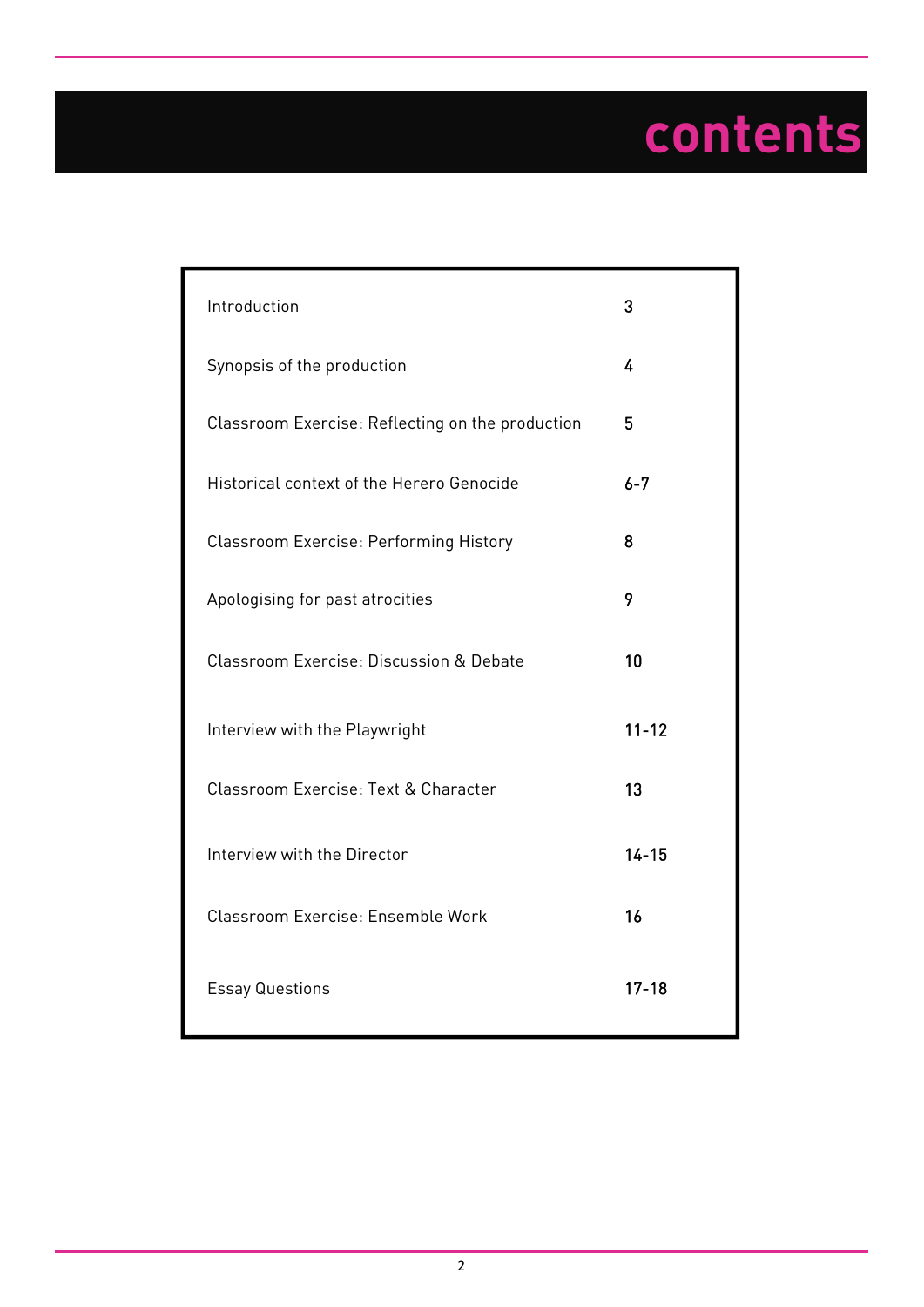# **introduction**

The resources, research and information in this study pack are intended to enhance your understanding of We Are Proud to Present... and to provide you with the materials to assist students in both the practical study of this text and in gaining a deeper understanding of this exciting new play. This includes historical context, secondary sources, interviews with the writer and director of the play and exercises and essay questions that have been devised to unpack the play's themes and stylistic devices.

In line with the national curriculum, We Are Proud to Present... would be a suitable live theatre production for analysis and would also provide an invaluable resource for students' devised work in its discussion of character, collaboration and the challenge of finding appropriate form to reflect content.

We Are Proud to Present... also tackles the challenges of researching, presenting and understanding history in an accessible and creative way. The play will provoke students to ask pertinent questions, think critically, weigh evidence, sift arguments and develop perspective and judgement. It will offer a valuable source for discussion around historical context and the interrogation of biased sources.



If you have any further questions please don't hesitate to get in touch with Leonie Sheridan on 0208 743 3584 or at leoniesheridan@bushtheatre.co.uk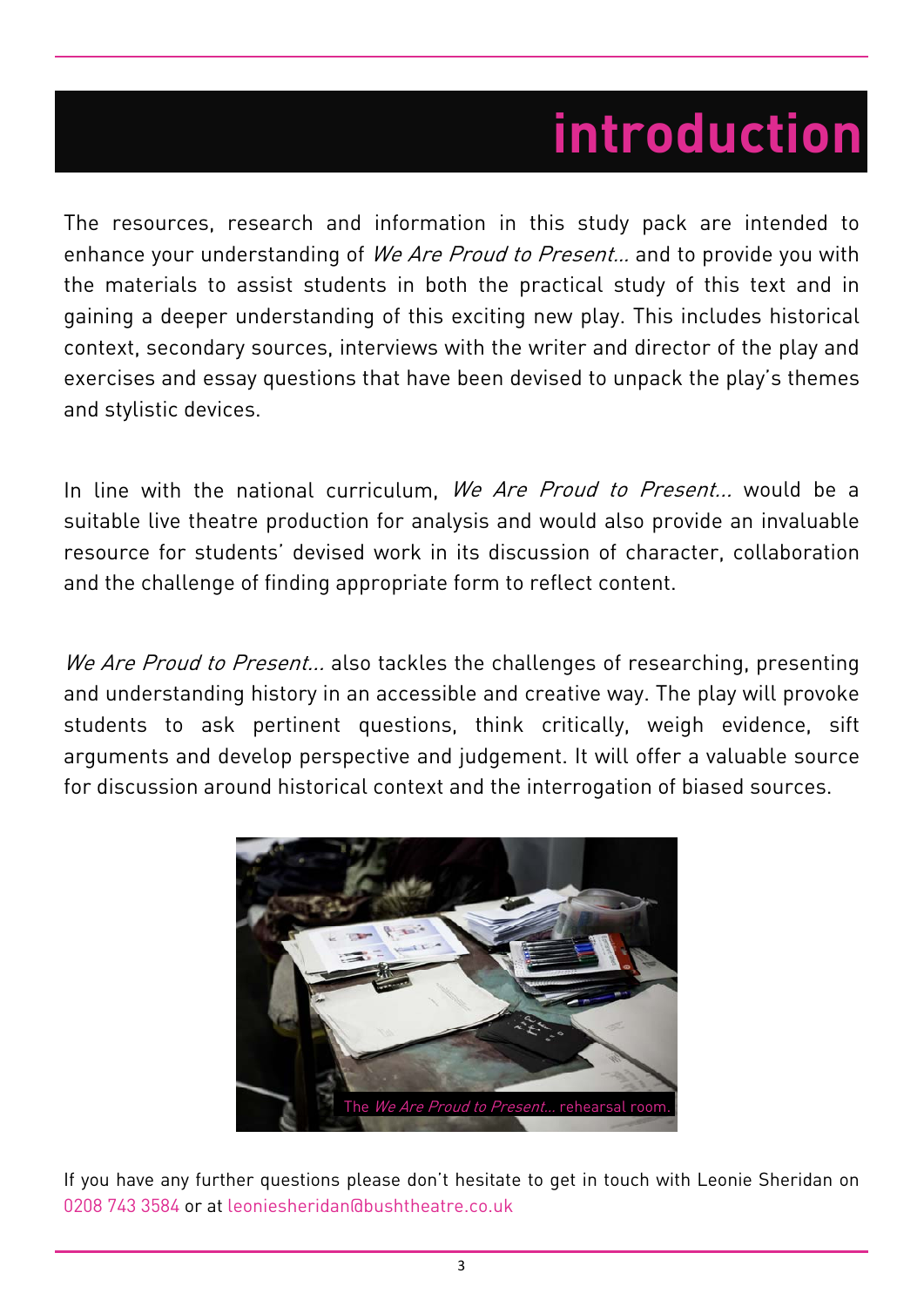## **synopsis**

The plot of We Are Proud to Present a Presentation About the Herero of Namibia, Formerly Known as South West Africa, From the German Sudwestafrika, Between the Years 18 84-1915 centres on six actors, three black, three white, who have decided to make a play about the late nineteenth / early twentieth-century German genocide of the Herero people. When the play begins, the actors are trying to give their audience a quick overview of the history of German imperialism in Southwest Africa, the confiscation of land belonging to the Herero and Nama people to build a railroad, and the German "Extermination Order" laid upon the Herero who tried to survive.

However the actors in We Are Proud to Present... never getting to the play that they want to stage. Instead, the audience watches the actors rehearse. Sharply funny portraits of a naive young theatre company give way to arguments over the only primary historical source they've decided to use: letters sent home by German soldiers to their wives and girlfriends. They agonise over whether they can stage a play about a people who left few archival traces, and whether they, as black and white British people, can authentically play Germans and Africans.

We Are Proud to Present... had its New York premiere at the Soho Rep in Autumn 2012 after a praised run at Chicago's Victory Gardens. Glowingly reviewed by The New Yorker, We Are Proud to Present... is a play about empathy, acting, and the representation of history.

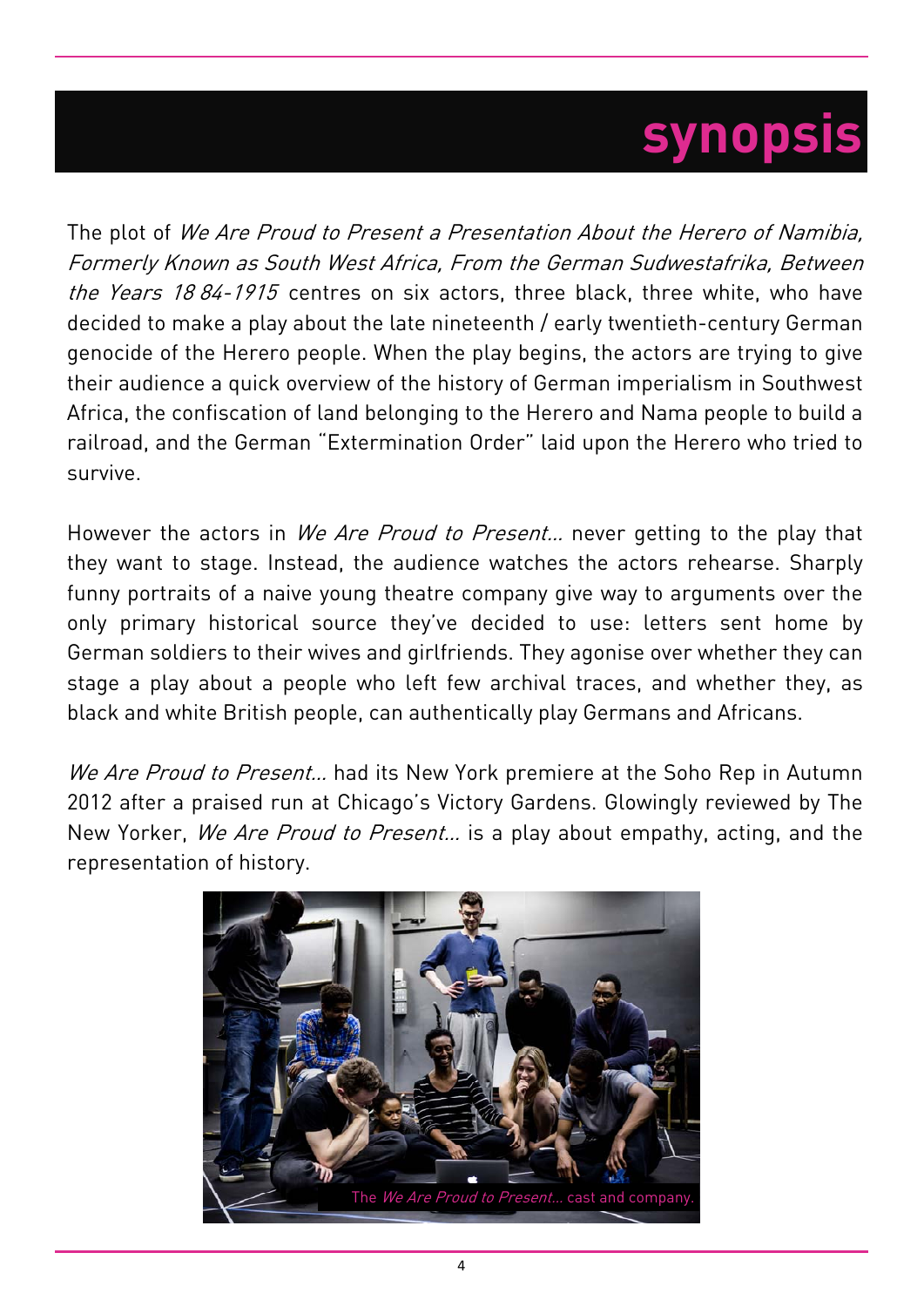## Reflecting on the production

Curriculum links: Drama, Art & Design, Music Time: 20 minutes Materials: Flipchart paper and pens

Use this exercise to get your students responding to work that they have seen onstage. This tool enables students to respond to any piece or dance, theatre or live performance that they have seen.

Organise the class into groups of 4 or 5 and give each group a large sheet of paper and some pens. Write the name of the production on the whiteboard, then assign each group an area of the production to explore including:

- The set
- Video and projection
- **Directing**
- Costume
- Music and Sound

Each group should write their chosen area of the production as a heading on their flip chart paper. Each group then has five minutes to brainstorm thoughts and comments around their assigned area of the production, noting them in a spider diagram on their flip chart paper. After five minutes each group must pass their paper onto the next group and repeat this process until the every group has commented on all areas of the production listed by the class.

These sheets can then be photocopied and handed out. You could also put the sheets up in the classroom for inspiration when discussing the production.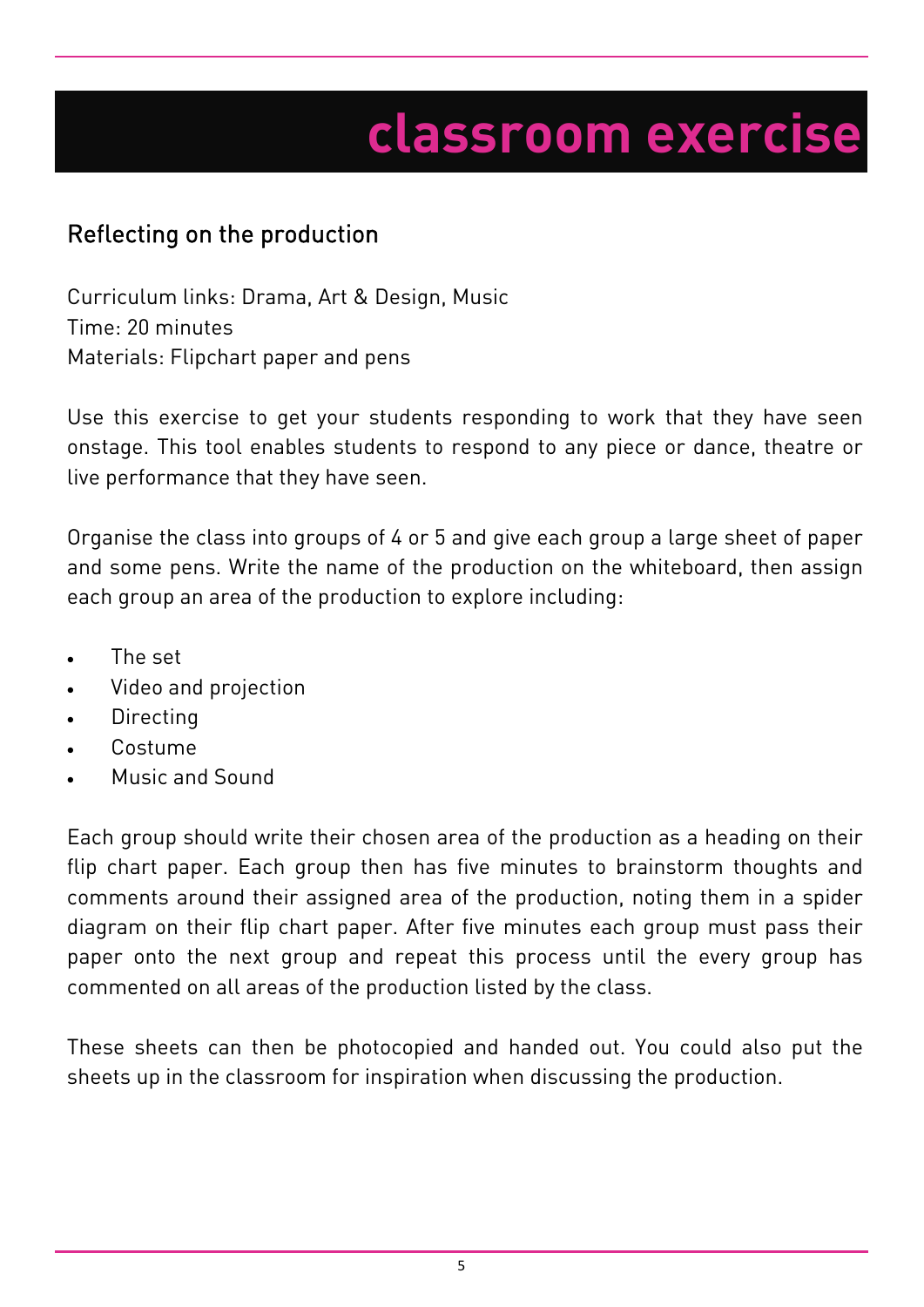# **historical context**

## The Little Known First Genocide of the 20th Century

Every Herero on German territory, with or without rifles, with or without cattle, will be shot. I'm not taking in any more women and children, drive them back to their people or have them shot.

Order issued by General Lothar von Trotha on October 2, 1904

On January 12, 1904, the Herero people under Samuel Maharero rose in rebellion against German colonial rule in Southwest Africa. In response, the German military commander, General Lothar von Trotha, ordered the Herero people to leave Namibia or be killed. In August, German general Lothar von Trotha defeated the Herero in the Battle of Waterberg and drove them into the desert of Omaheke, where most died of thirst. In October, the Nama also took up arms against the Germans and were dealt with in a similar fashion. Herero were massacred with machine guns, their wells poisoned and then driven into the desert to die. In total, between 24,000 and 65,000 Herero (all values are estimated as being 50% to 70% of the total Herero population), and 10,000 Nama (50% of the total Nama population) perished. Two characteristics of the genocide were death by starvation and the poisoning of wells used by the Herero and Nama populations that were trapped in the Namibian Desert.

Survivors, the majority of whom were women and children, were eventually put in concentration camps, such as that at Shark Island, where the German authorities forced them to work as slave labourers for German military and settlers, all prisoners were categorised into groups fit and unfit for work, and preprinted death certificates indicating "death by exhaustion following privation" were issued.

Many Herero died later of disease, overwork and malnutrition. Camps, such as that in Windhoek, showed mortality rates as high as 61%. Food in the camps was extremely scarce, consisting of rice with no additions. As the prisoners lacked pots, the rice they received was uncooked and indigestible; horses and oxen that died in the camp were later distributed to the inmates as food.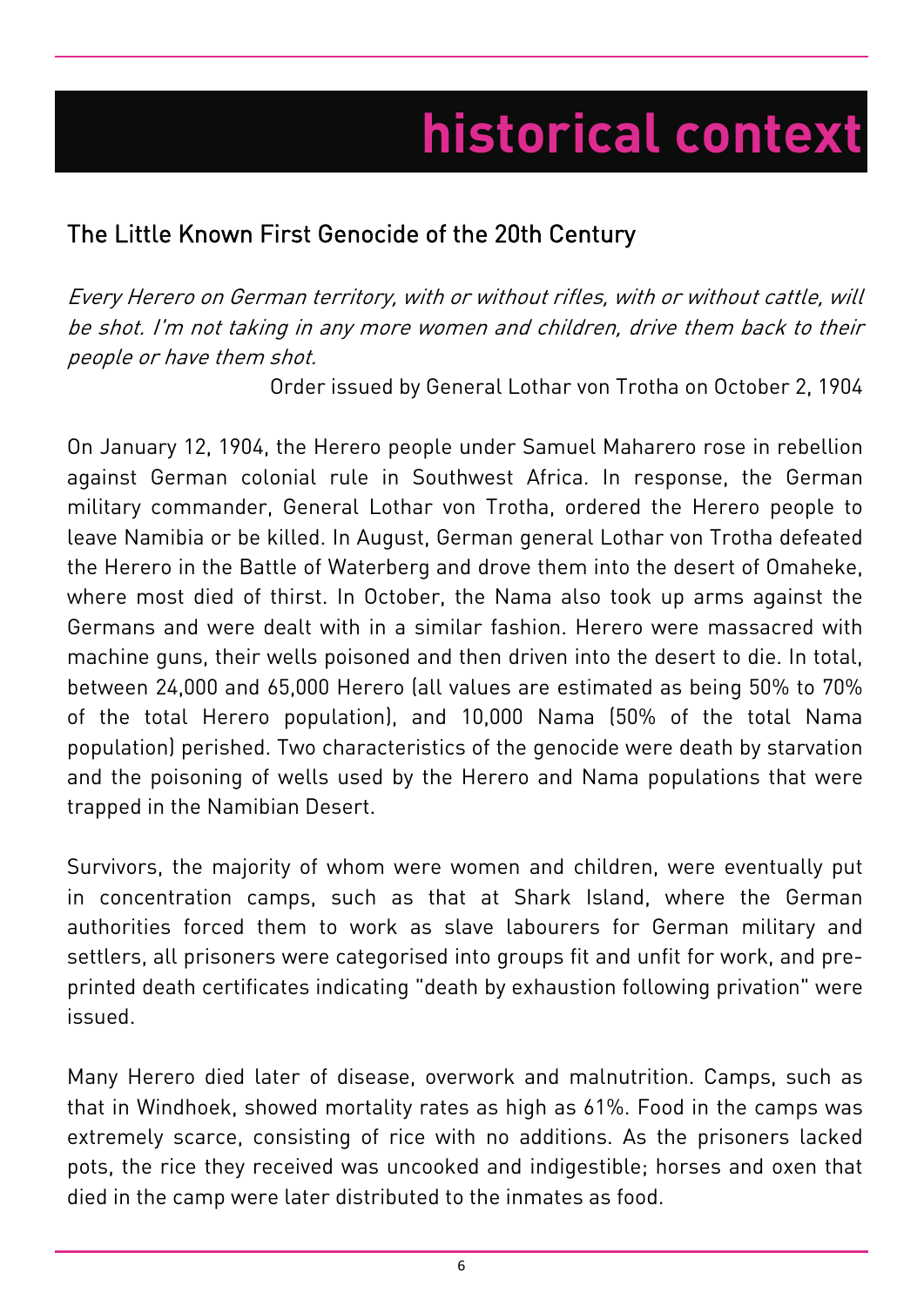# **historical context**

As a result, dysentery and lung disease spread. Yet, despite those conditions, the Herero were taken outside the camp every day for labour under harsh treatment by the German guards, while the sick were left without any medical assistance or nursing care.

Shootings, hangings and beatings were common. An article published on 28 September 1905, in the South African newspaper Cape Argus detailed some of the abuse, with the heading: 'In German S. W. Africa: Further Startling Allegations: Horrible Cruelty'. In an interview with Percival Griffith, 'an accountant of profession, who owing to hard times, took up on transport work at Angra Pequena, Lüderitz', related his experiences:

There are hundreds of them, mostly women and children and a few old men ... when they fall they are sjamboked by the soldiers in charge of the gang, with full force, until they get up ... On one occasion I saw a woman carrying a child of under a year old slung at her back, and with a heavy sack of grain on her head ... she fell. The corporal sjamboked her for certainly more than four minutes and sjamboked\* the baby as well ... the woman struggled slowly to her feet, and went on with her load. She did not utter a sound the whole time, but the baby cried very hard.

\*The sjambok or litupa is the official heavy leather whip of South Africa, sometimes seen as synonymous with apartheid but actually much older and still used outside the official judiciary.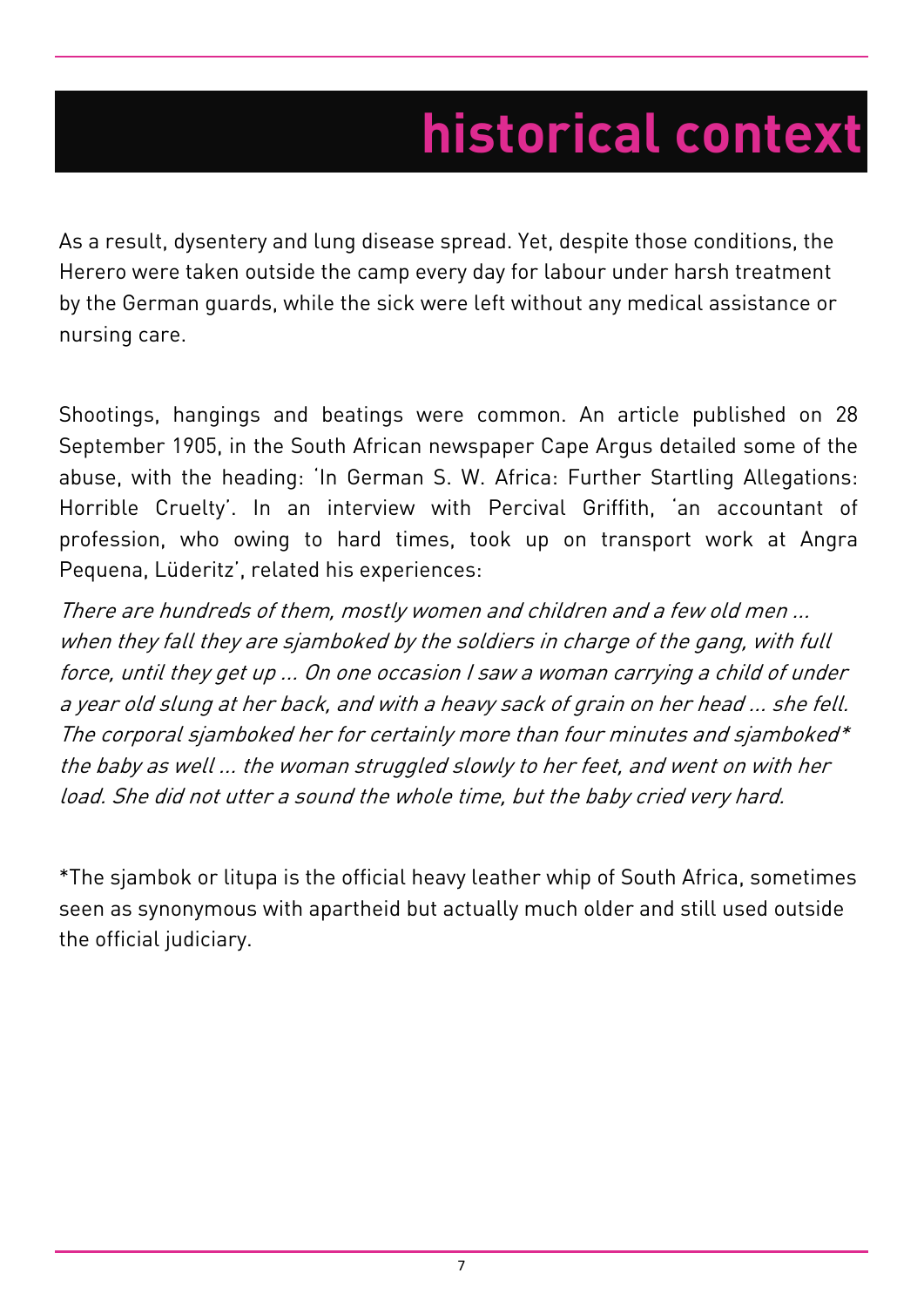## Performing history

Curriculum links: Drama, History, PSHE & Citizenship

Time: 40 minutes

Materials: An open space

In We Are Proud to Present... the characters attempt to tell the story of the Herero tribe through three different styles:

- Lecture
- Presentation
- Improvisation

In small groups, pick a significant moment in history and attempt to tell the story of that event through 5 minutes scenes in each of these different styles. What kind of different techniques does each style use? How does that affect the relationship with the audience and the story you are telling?

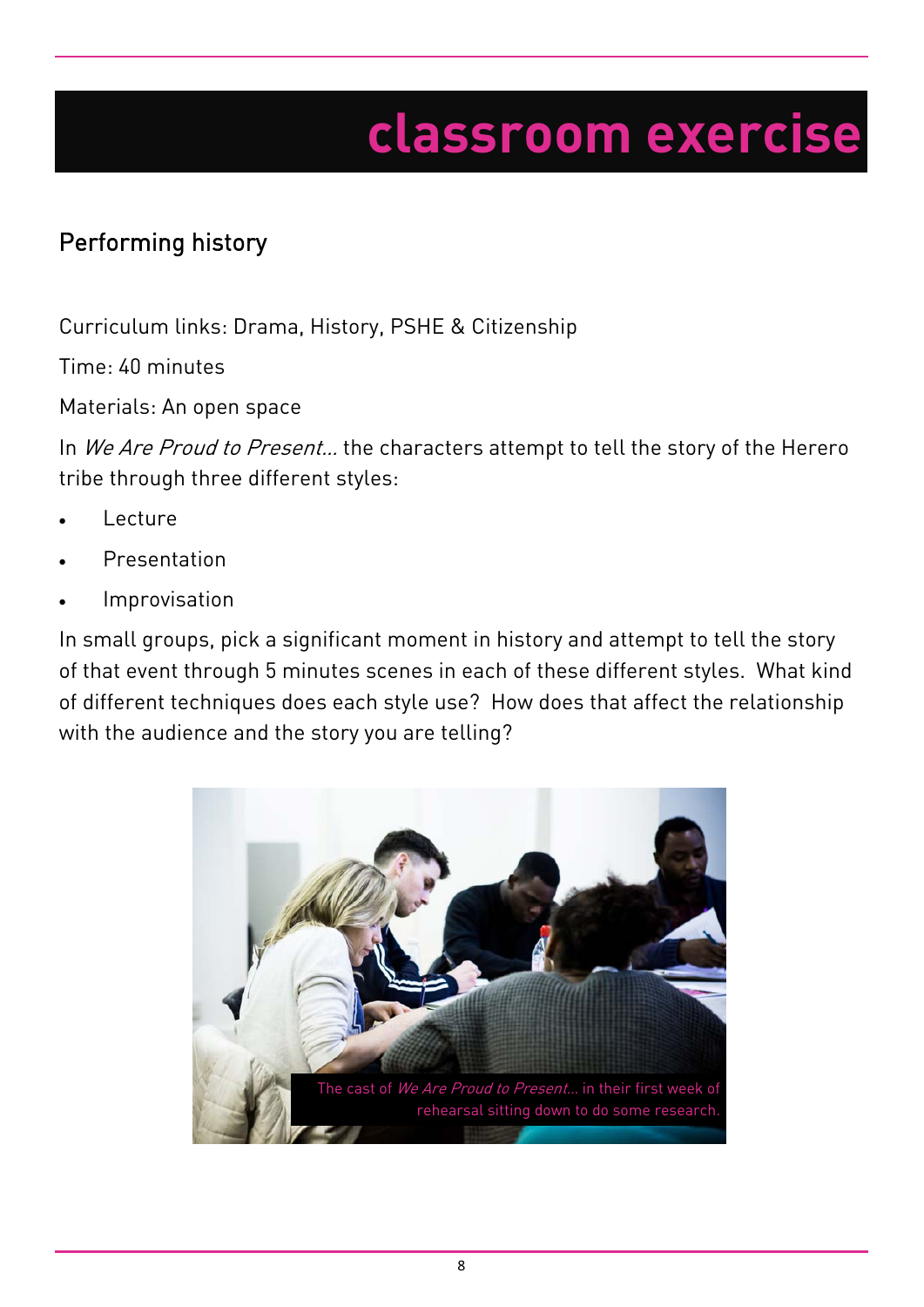# **apologising for the past**

Many modern historians believe the Herero were the first ethnic group to be subjected to genocide in the 20th century. According to the 1985 United Nations' Whitaker Report, 80% of the total Herero population (some 65,000 Herero), and 50% of the total Nama population (10,000 Nama) were killed by Germans between 1904 and 1907.

In 1998, German President Roman Herzog visited Namibia and met Herero leaders. Chief Munjuku Nguvauva demanded a public apology and compensation from Germany. Herzog expressed regret but stopped short of an apology. He also pointed out that reparations were out of the question.

On the 100th anniversary of the start of the genocide, 16 August 2004, Germany offered its first formal apology for the colonial-era genocide in Namibia (see the BBC article below). However this apology was later dismissed as a purely personal remark, not representing government policy.

Germany argues that international laws to protect civilians were not in force at the time of the conflict.

Here is a BBC Article on Germany's apology from 2004 (source: news.bbc.co.uk)

### Germany admits Namibia genocide

Saturday, 14 August, 2004, 19:40 GMT 20:40 UK

#### Germany has offered its first formal apology for the colonial-era massacre of some 65,000 members of the Herero tribe by German troops  $\,$   $_{\rm{crowd}}$  repeated calls for an apology. in Namibia.

German minister Heidemarie Wieczorek-Zeul told a commemorative ceremony that the brutal crushing of the Herero uprising 100 years ago was genocide.

But the German government has ruled out compensation for victims' descendants.

A group of Herero has filed a case against Germany in the United States demanding \$4bn in compensation.

"We Germans accept our historic and leave Namibia or be killed. moral responsibility," Ms Wieczorek-Zeul, Germany's Development Aid Minister, told a crowd of some 1,000 at the ceremony in Okokarara.

"Germany has learnt the bitter lessons of the past."

"Everything I said in my speech was Germany argues that international an apology for crimes committed laws to protect civilians were not in under German colonial rule," she force at the time of the conflict. replied.

The Herero rebelled in 1904 against apology was appreciated but added: German soldiers and settlers who were colonising south-west Africa.

#### Driven into desert

In response, the German military commander, General Lothar von Trotha, ordered the Herero people to

Herero were massacred with machine guns, their wells poisoned and then driven into the desert to die.

But after the minister's speech, the for Namibia which currently amounts Ms Wieczorek-Zeul repeated that there would be no compensation, but she promised continued economic aid to \$14m a year.

Herero chief Kuaima Riruako said the "We still have the right to take the German government to court."

However, correspondents say the lawsuit filed in the US three years ago against the German government and two German companies is seen as having a limited chance of success.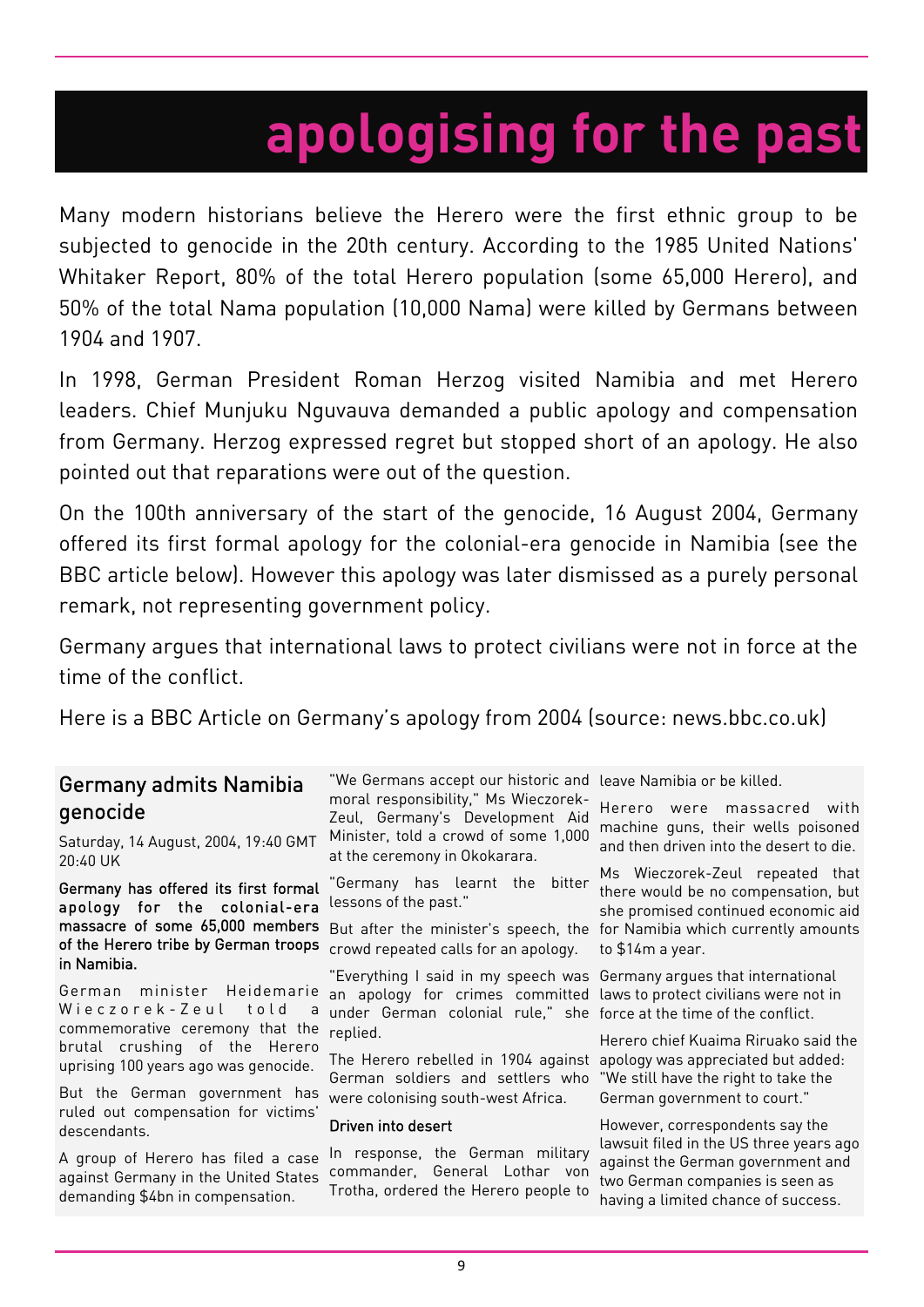## Discussion/debate

Curriculum links: PSHE and Citizenship, Drama

Time: 30 minutes

Materials: An open space

At either end of the room place signs stating "AGREE" and "DISAGREE". Get one person to read the following statements out loud. Everyone in the group must then place themselves at a point between these two signs to signify how strongly they agree or disagree with the statement (e.g. the closer they stand to the "agree" sign, the more strongly they agree with the statement). Each person will then be asked to explain their reaction to the statement.

The aim will be to encourage debate and discussion over the text and the issues presented within it.

Statements:

- ACTOR 2: "Black people can understand what black people have been through". The white characters in the play can not fully appreciate the plight of the Herero tribe because they are not black.
- The characters in the play should have focused more on the Herero tribe and not on the German soldiers.
- The two white male characters in the play are not racist; they are just committed to their roles.
- ACTOR 6 is criticised for taking over too much. When working as an ensemble, it is always necessary to have one leader taking control of the group.
- Theatre is an important way of exploring forgotten moments in history.
- Black people are still presented in stereotypical ways in film, TV and theatre.
- In Jackie Sibblies Drury's text, the relationship between the six actors becomes more significant than the story they are attempting to tell.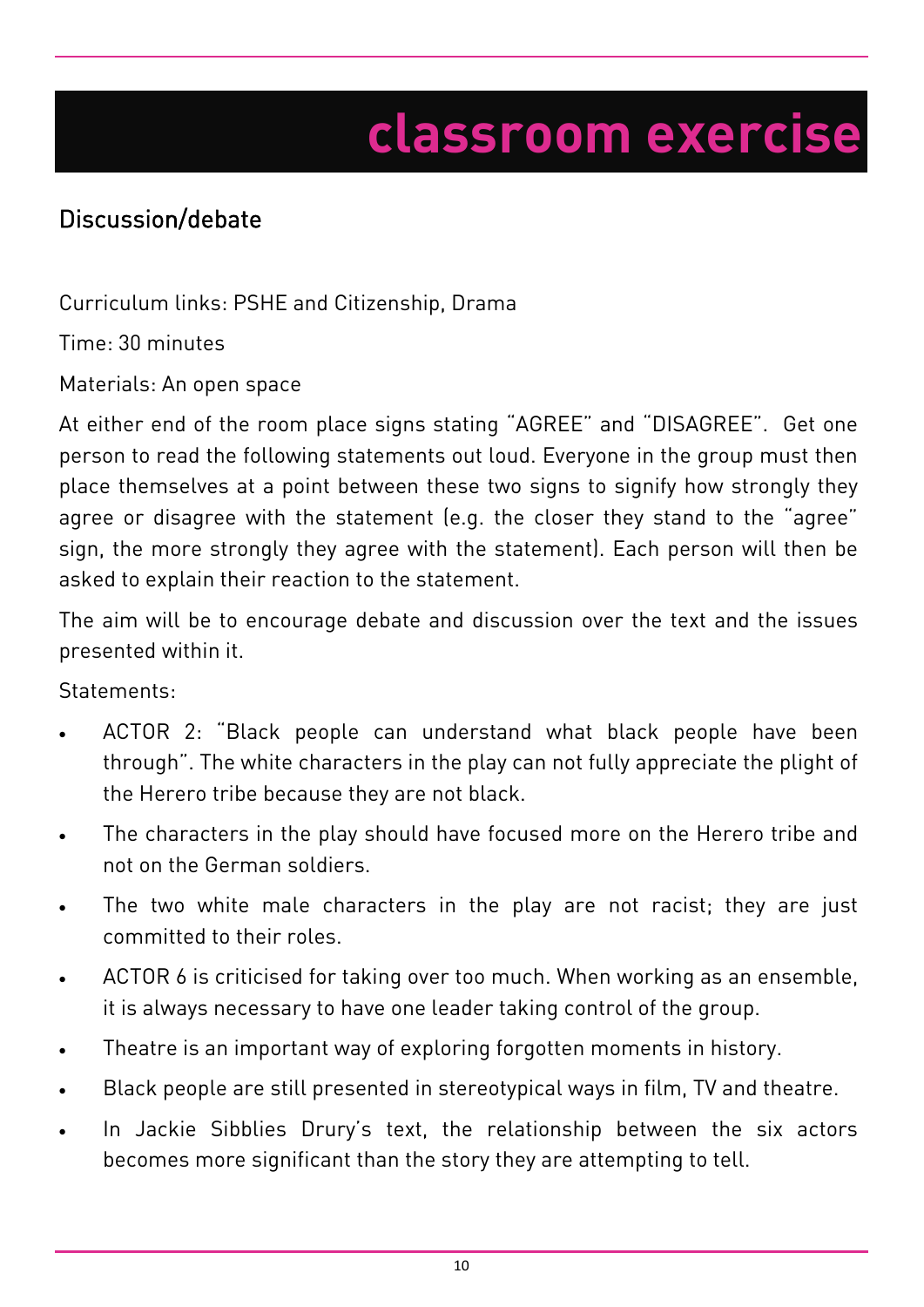# **interview with the playwright**

### Where did your inspiration for We Are Proud to Present… come from?

The simple version is I was researching a different play about an actor who was German, but the son of a Black American soldier and a German woman. I think I just googled 'black people' and 'Germany' for some more information, and found this mention of this genocide that I'd never heard of at all. I became really fixated on that.

### Why do you think the Herero Genocide is unknown?



I'm not sure... I think its placement in history

and Germany's position in it makes it pale in comparison to the Holocaust. Because it happened before the First World War and because Germany perpetrated it, it is in the shadow of the Holocaust in a lot of ways... People don't learn that much about African history in America, but then also some people in Germany don't know about it either…

In representing a disaster that you don't have immediate access to can you be authentic in representing it?

I know that there isn't very much that I think is denotatively authentic in the play... I think that the authenticity in the letters [from German soldiers in German South West Africa to their wives at home] is the absolute lack of thinking about telling the story from the experience from the people who are being colonised and I think that's really common.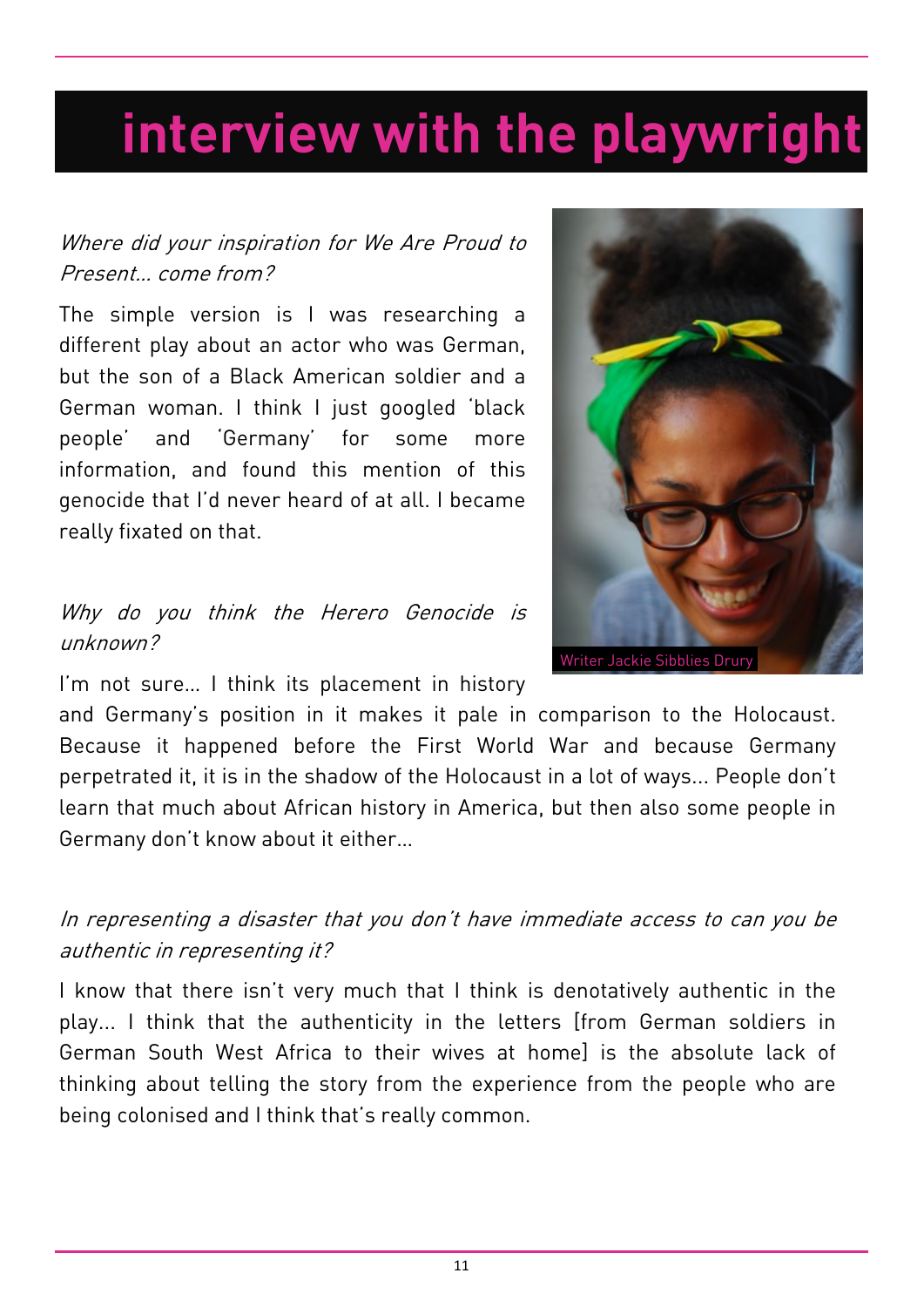# **interview with the playwright**

### What were you trying to achieve by writing this play?

I think that I was trying to shine light on a particularly brutal piece of history that I think not a lot of people know about. But I also was hoping to write a play about race that didn't make me want to die!

I think there are lots of plays about race where you are allowed to leave the theatre and congratulate yourself for not being racist – I think that is pointless. So I wanted to create a play that hopefully allowed the people participating in it to talk about it without falling into politically correct extremities… and also think about theatre.

These extracts of a transcript are from a video of Jackie Sibblies Drury in conversation with her graduate school teacher Erik Ehn and audience members as part of Soho Rep's FEED Humanities Series. It appears here with the kind permission of the Soho Rep Theatre.

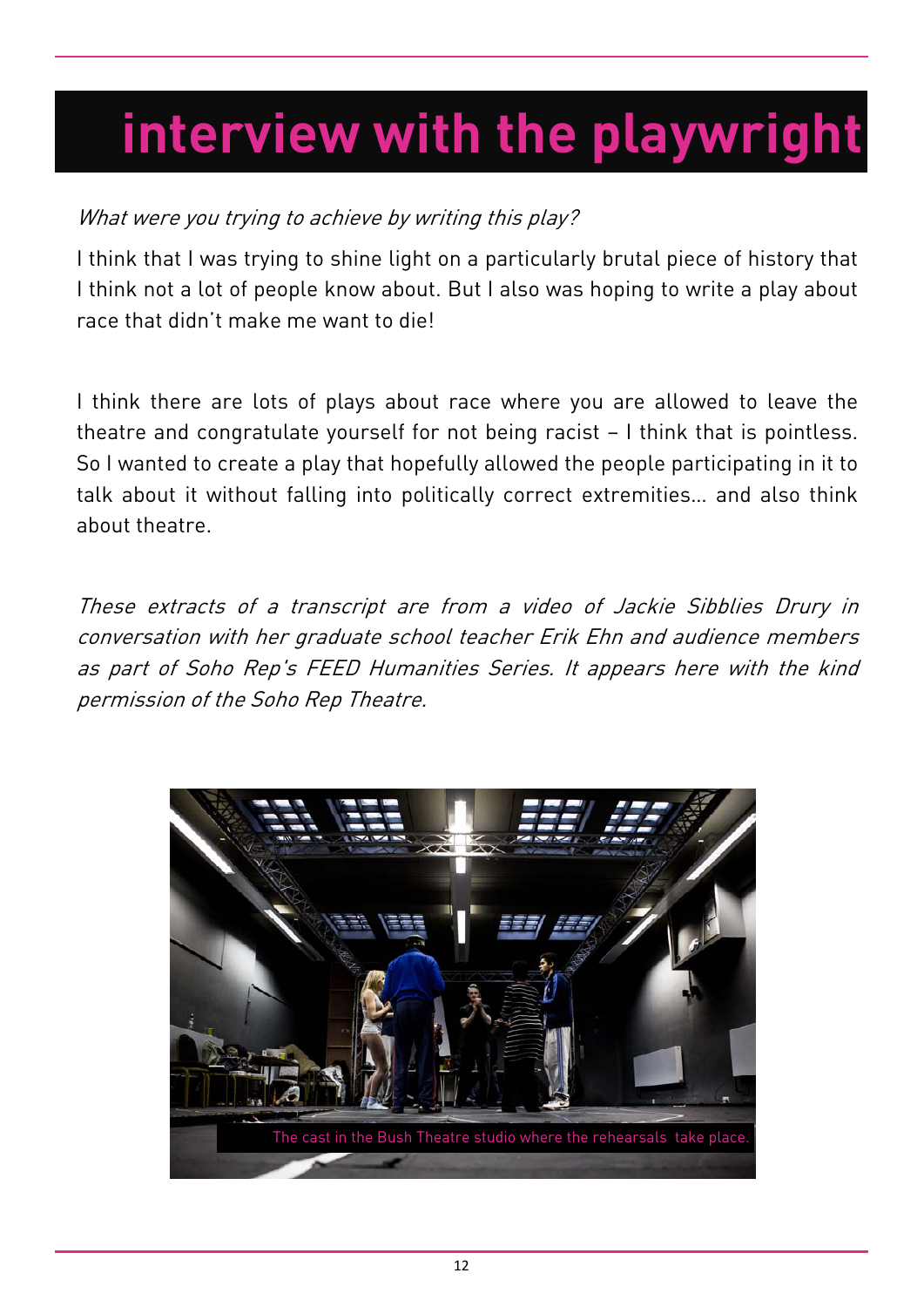### Text & Character

Curriculum links: Creative Writing, English, Drama Time: 45 minutes Materials: Pen and Paper

The characters in We Are Proud to Present... are able to develop their performance and discover more about the German soldiers through letters they have been able to obtain from the library. They also use the letter format in their improvisations to further develop their understanding of these characters.

Write a monologue in the style of a letter written by one of the following characters:

- A German soldier
- A member of the Herero tribe
- One of the actors

In small groups, ask the students to hot seat the characters they have chosen at the point at which they posted their letter, exploring further their characters thoughts, feelings and background.

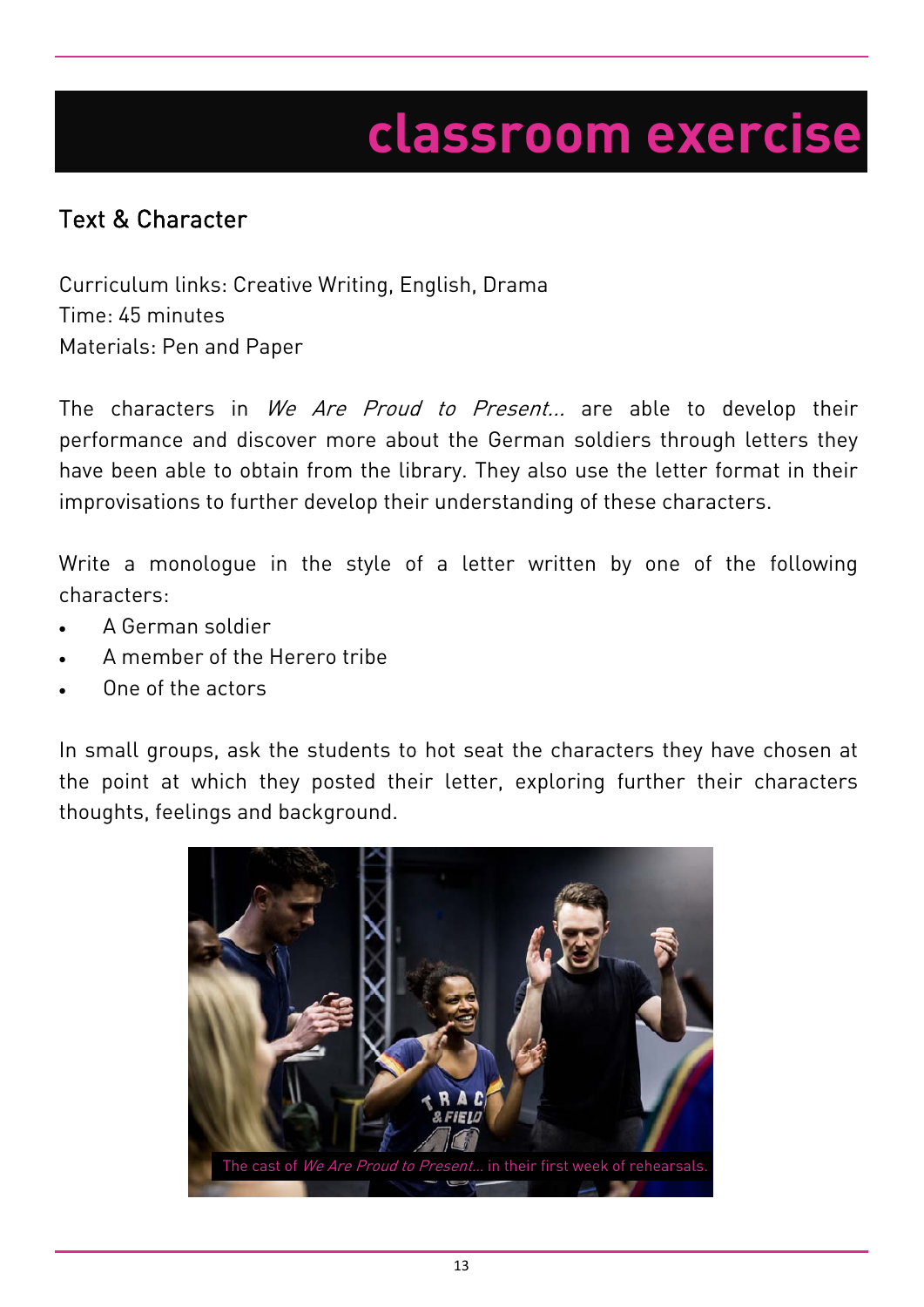## **interview with the director**

### What is We Are Proud to Present... about?

It's about a group of actors in their mid-20s attempting to accurately depict the events of German colonial rule in Southwest Africa (now called Namibia) in the early 20th Century. Through this they discover things about themselves and each other.



### What does the play mean to you?

Firstly, the play offers an opportunity to expose an obscure but extremely important tragedy from recent history for a contemporary audience. Secondly, it's about the actors' egos and also the frailties of all humanity in challenging circumstances. Thirdly, the play for me (as a director) offers up the potential to explore theatrical form with committed actors.

### What is the question at the heart of the play?

It's a complex play with that asks many difficult questions. However at its heart, I believe the play is asking: to what extent do we in the West appropriate information based on latent self-interest and social ideology.

### How did the play come into your hands?

I had previously been in contact with the writer's agent and would occasionally get newsletters when I saw the title for Jackie's play. I was immediately intrigued and sent a polite email to acquire a copy to read. Upon reading it I was struck by its honesty, playfulness and bravery.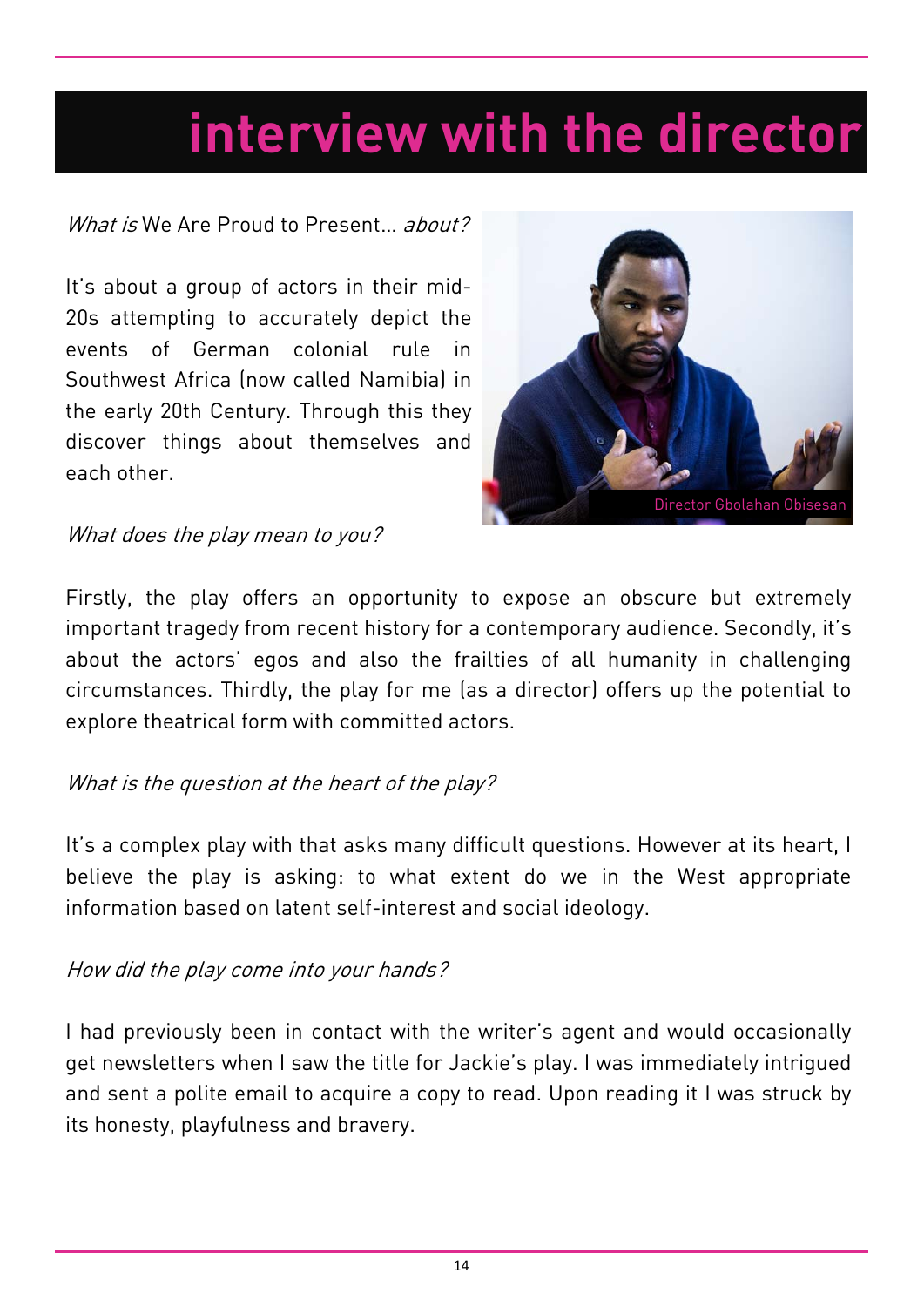# **interview with the director**

### Can you tell us a little about the rehearsal process?

We will be approaching the play with a lot of care, respect and playfulness. We'll be intricately mapping out moments throughout the play in order to uncover the truths of those moments. We will have to play around with various scenes to find out what they need from each actor as well as what feels accurate theatrically. We will make decisions we might need to be flexible enough to change if needs dictate.

### What is a director's role?

The director's role is to realize a united vision for the project. In order to do this, the director initiates enthusiasm from the creative team and often facilitates intellectual, practical and creative ideas from the script. The director takes responsibility for what is delivered and how it's received by both our audiences and our critics.

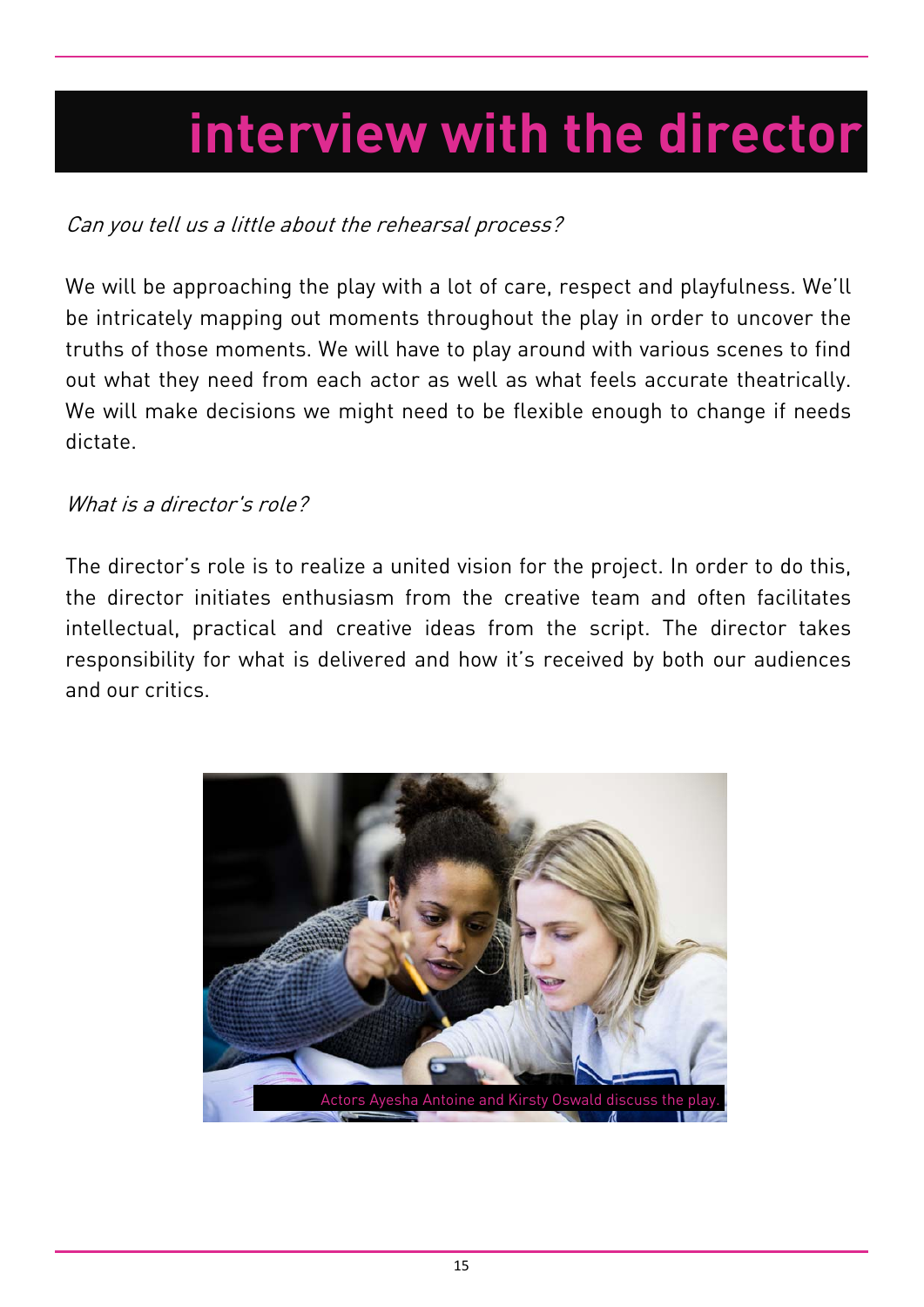### Ensemble Work

Curriculum links: Drama, Dance Time: 25 minutes Materials: An open space

The actors in We Are Proud to Present... (both the characters in the play and the real actors in the Bush Theatre production) work as an ensemble. These simple exercises use focus and concentration to encourage a group to work as an ensemble.

### **Counting**

Ask the students to lie down on the floor with their eyes closed. Their task is to count from 1 to 20, one person saying one number at a time. Anybody can start the count. Then a different person says the next number – there should not be an established pattern or non-verbal communication about who should say a number next. If two or more people happen to speak at the same time, counting must start again from the beginning. It is possible to get to twenty if everybody really concentrates - but try and be relaxed as well.

### Group stop and start

Ask the students to walk around the room, staying very aware of one another. Without giving any signals, and with no single person taking the lead, the group must find a common moment to stop. Try to come to a complete stop, rather than



gradually slowing. Then, once stationary, the group must find a common moment to begin walking again. This may happen after a few seconds or several minutes, that does not matter. The important thing is that the group responds as one and makes choices together The cast playing an ensemble game. Without communication or leadership.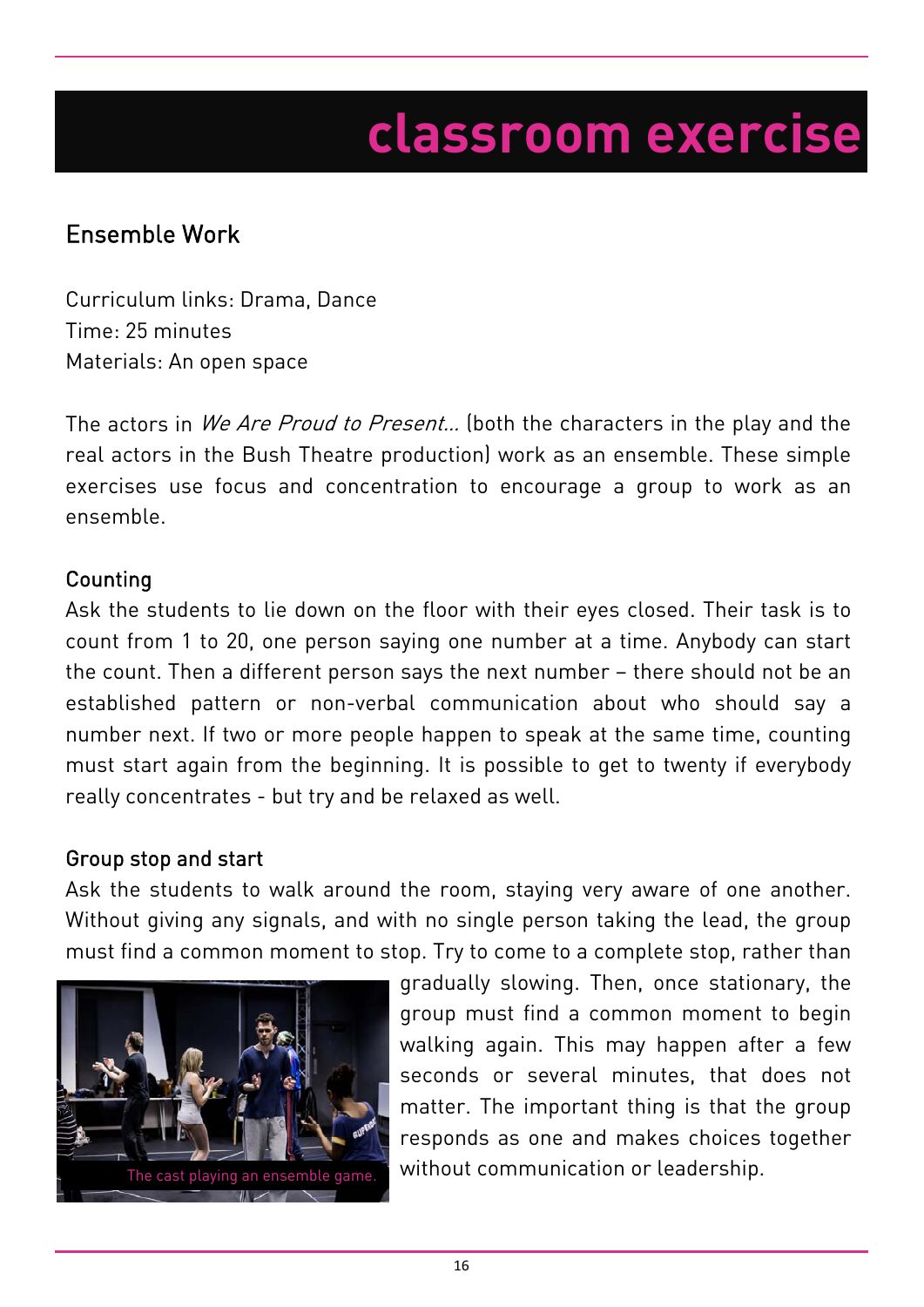# **essay questions**

Curriculum links: Drama, History, Politics, PSHE, English

### Question 1

ACTOR 2 Well, it's a presentation, it's not theatre

ACTOR 1 But it's a presentation in a theatre.

ACTOR 2 Right.

ACTOR 1 So it's theatre.

ACTOR 4 Well I don't know what it is (...) I don't know if it's theatre just because it's in a theatre.

What defines theatre? Drawing upon a range of different perspectives, what distinguishes theatre from other art forms and how has our definition of theatre changed through history?

### Question 2

ACTOR 1: "We shouldn't be pretending, we shouldn't be making things up, we shouldn't be doing anything other than what's real".

Do you agree with this statement? Artists are often criticised for distorting the truth when attempting to portray historical events. In what ways is it possible to portray an event from the past authentically on stage and what techniques can artists use when portraying real historical events?